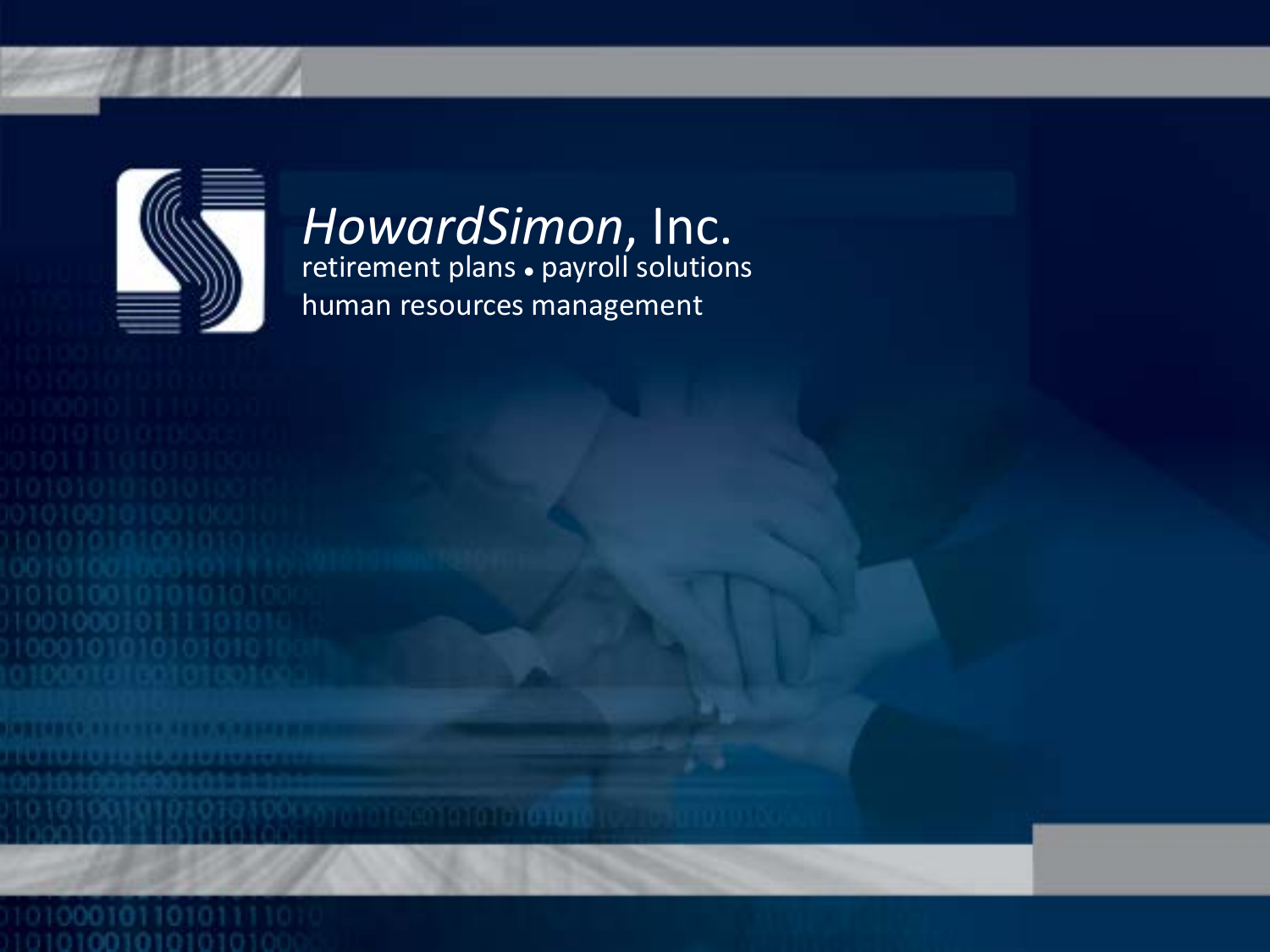

# *Coronavirus Aid, Relief, and Economic Security (CARES) Act*

# *Impact on Retirement Plan Sponsors and Participants*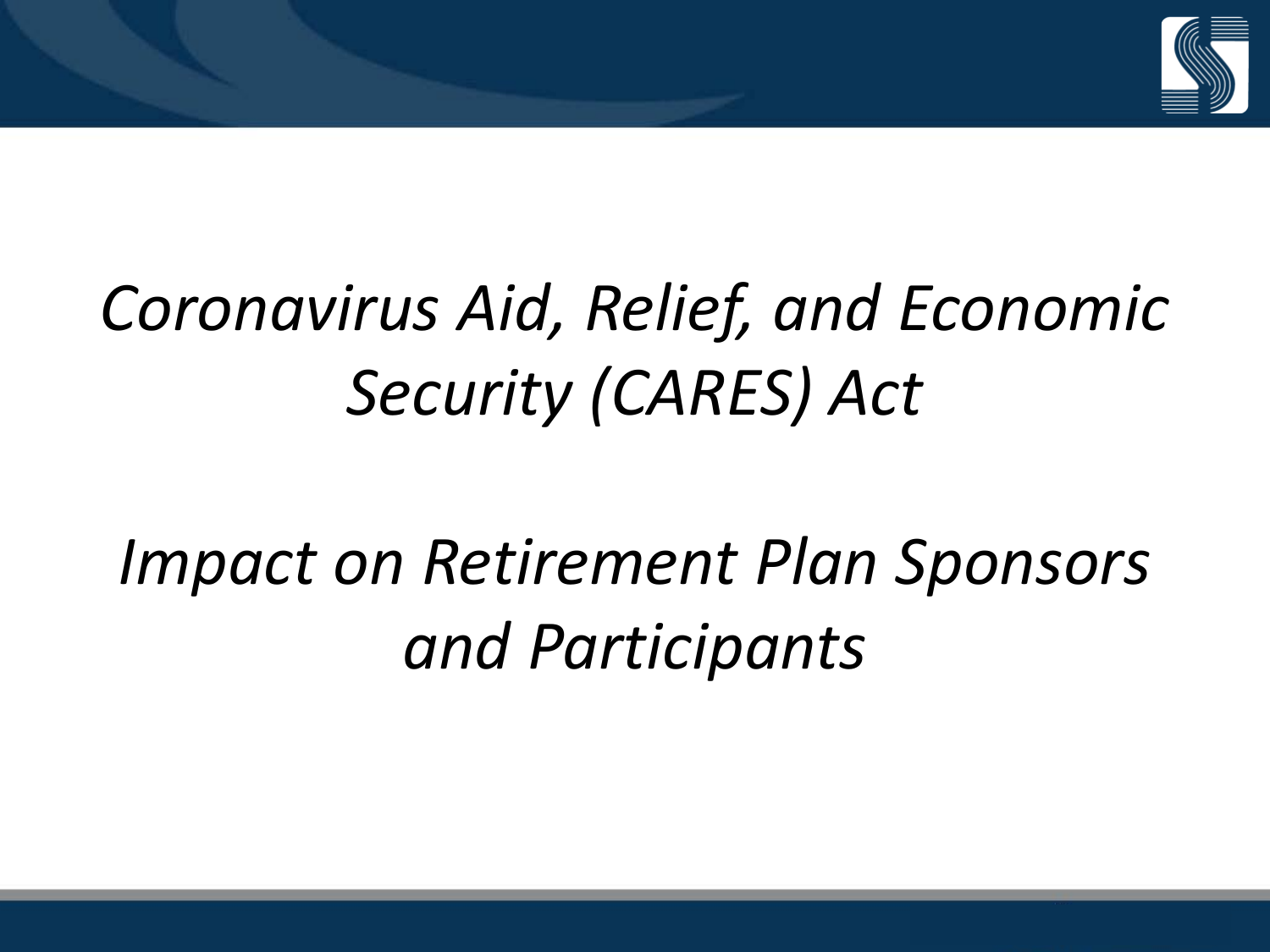## **Housekeeping.**



- Attendee lines are muted
- If you have a question, you can type it in the Question and Answer module or use the Chat feature for direct messages
- Q&A will be at the end of the session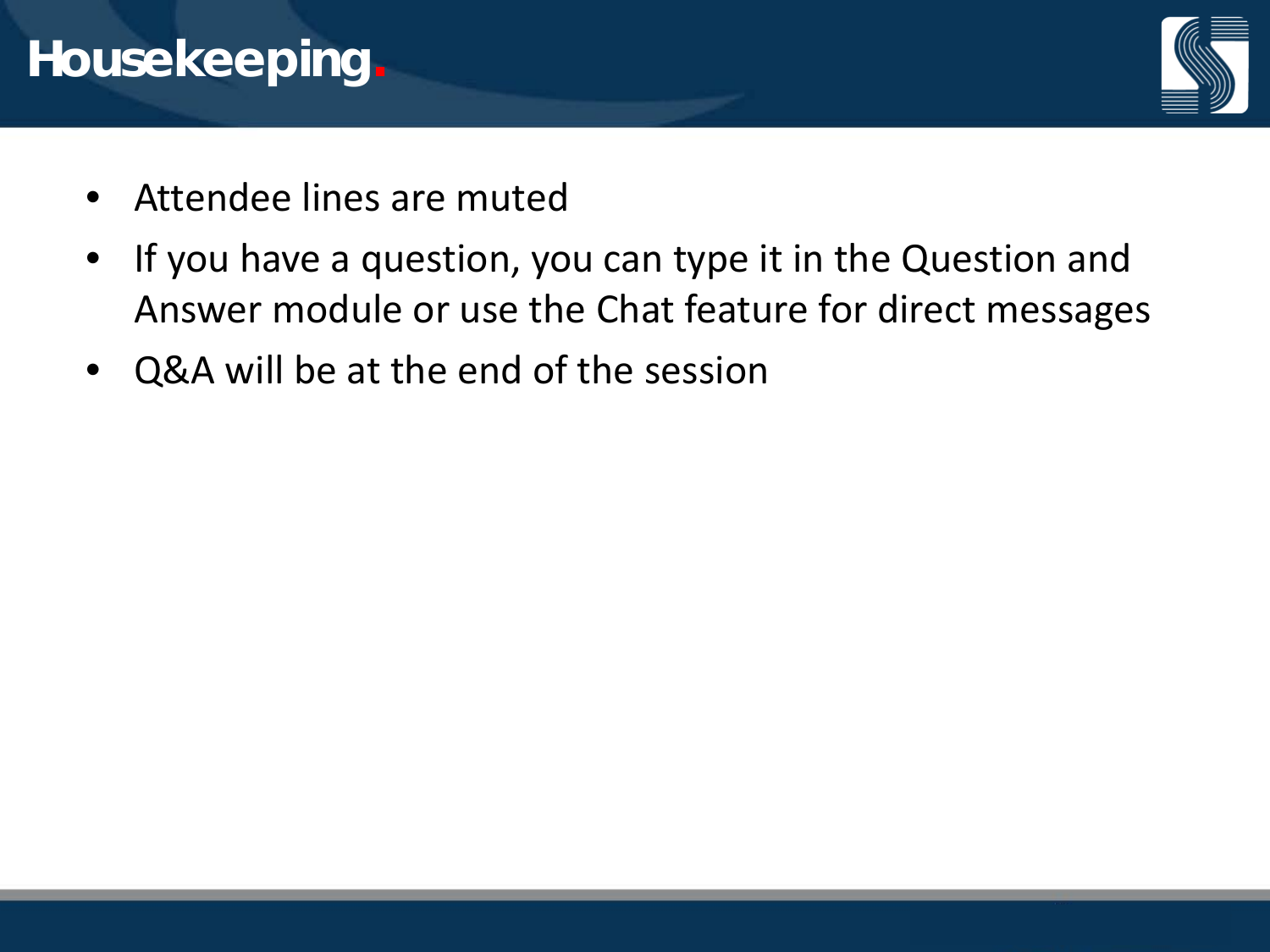



- 1. Definition of Coronavirus-Related Eligible Individuals
- 2. Coronavirus-Related Distributions (CRD)
- 3. Plan Loans
- 4. Required Minimum Distribution (RMD)
- 5. Employer Contributions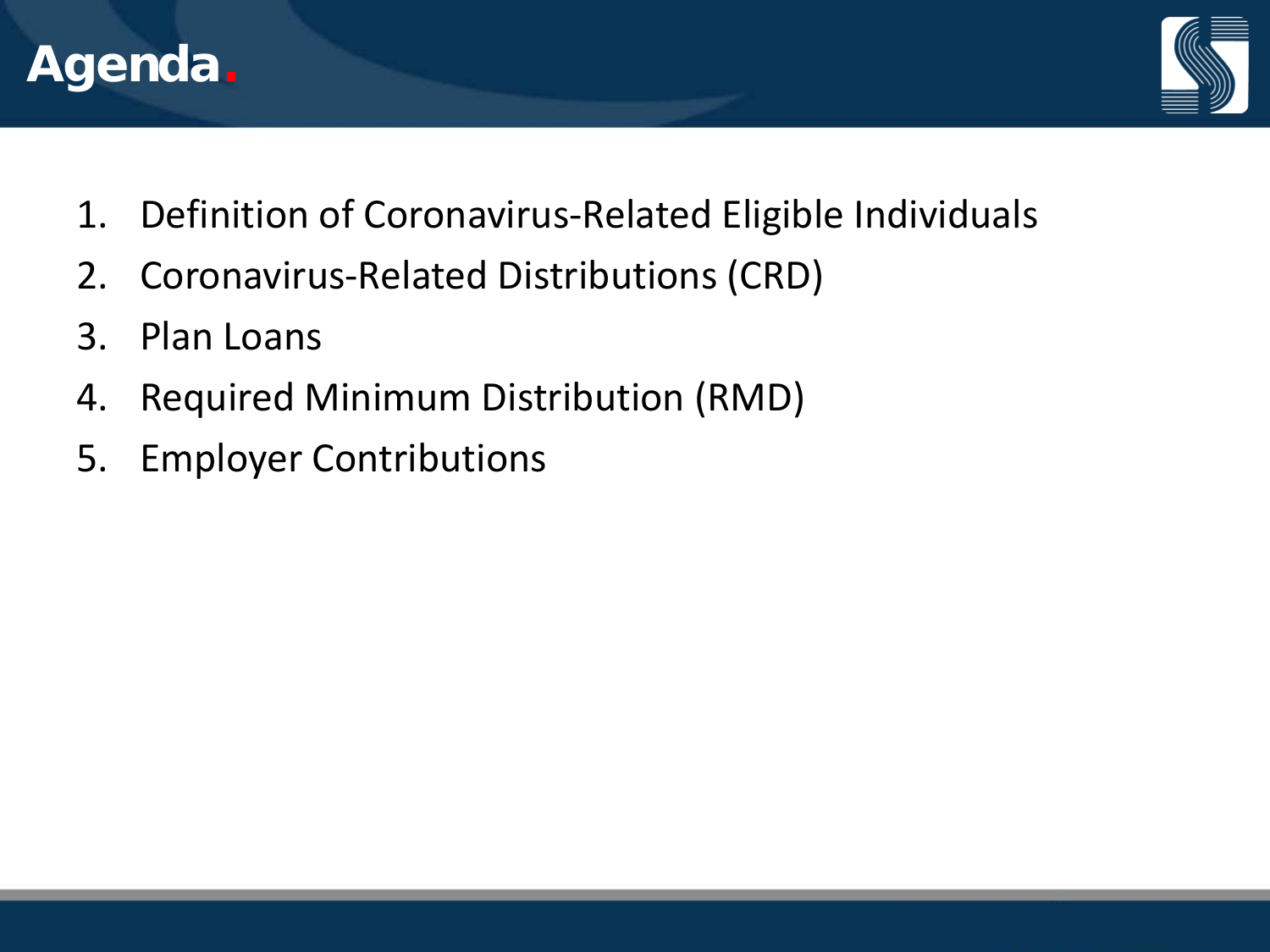# **Coronavirus Aid, Relief, and Economic Security (CARES) Act.**



- President Trump signed into law the Coronavirus Aid, Relief, and Economic Security (CARES) Act on March 27, 2020 in response to the economic impact of the COVID-19 pandemic
- The CARES Act includes provisions that make it easier for participants to draw on their retirement savings in response to the financial pressure resulting from the COVID-19 pandemic through plan withdrawals or loans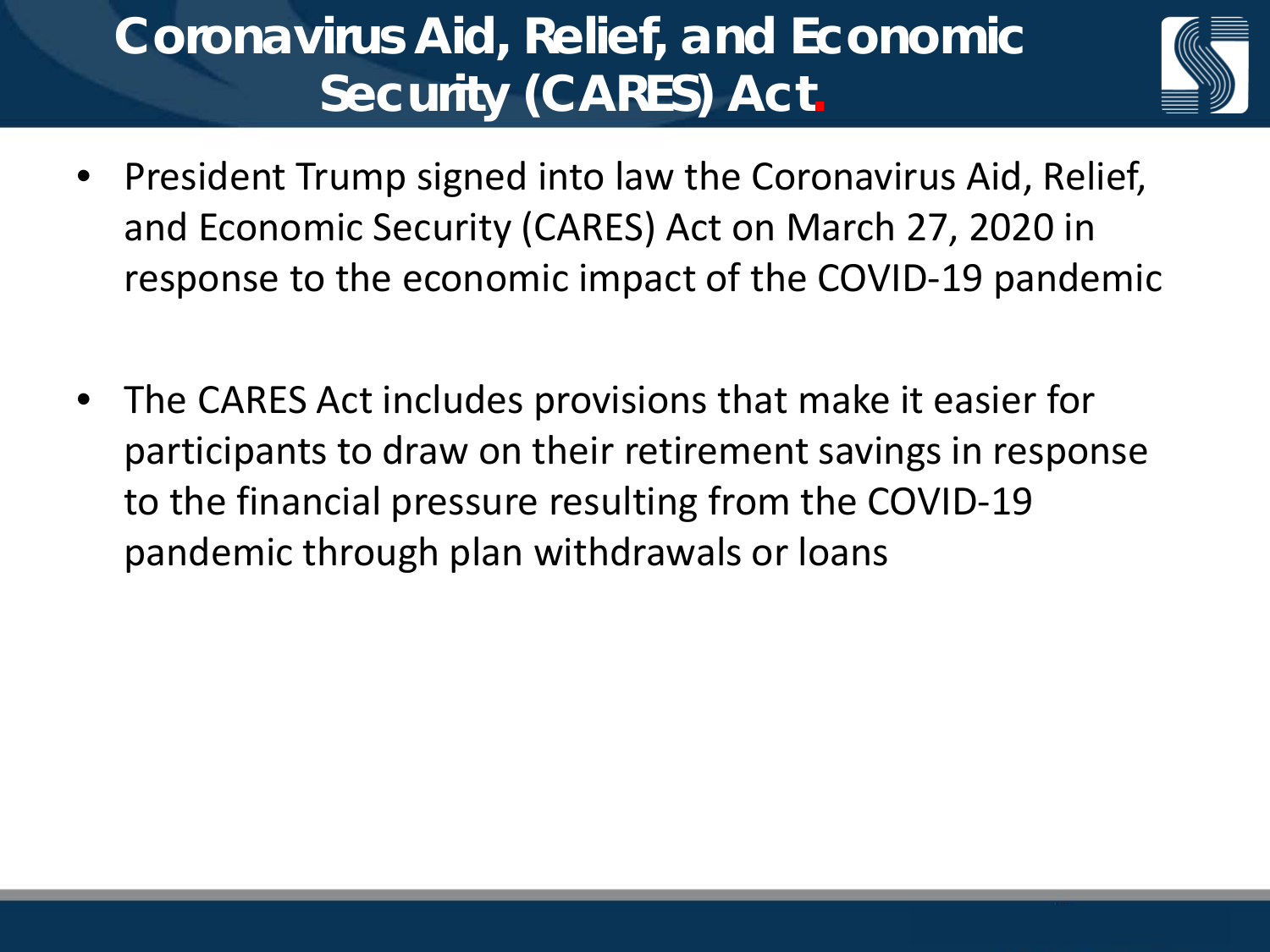

- Relief provided under the CARES Act is available to a plan participant if either:
	- 1. The participant or the participant's spouse or dependent is diagnosed with COVID-19 using a test approved by the Centers for Disease Control
	- 2. The participant experiences adverse financial consequences as a result of:
		- being quarantined, furloughed or laid off,
		- having work hours reduced,
		- closing or reducing hours of the participant's business, or
		- being unable to work due to lack of childcare related to the virus

*(The CARES Act does not specify whether or how a participant will be required to substantiate that the above requirements have been met. An employer can rely on an employee's certification that these conditions are satisfied.)*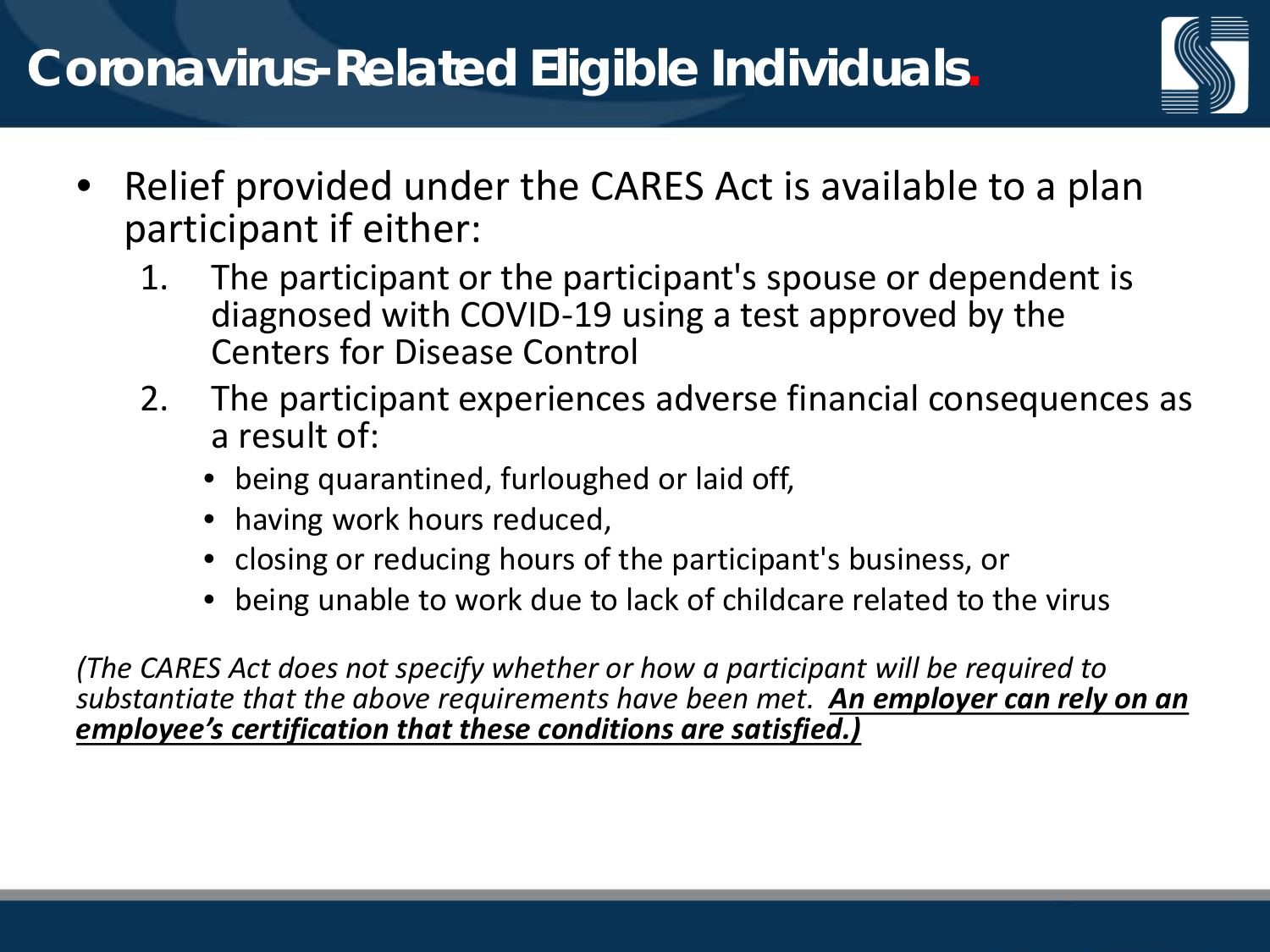## **Coronavirus-Related Distributions.**



- Generally defined as any distribution from an eligible retirement plan made on or after January 1, 2020 and December 31, 2020
- An Eligible Individual may withdraw a total of \$100,000 from all eligible retirement plans maintained by the participant
	- Distributions will not be subject to the 10% early distribution penalty
		- The waiver applies to distributions from IRAs, 401(k) and other 401(a) plans, governmental 457(b) plans, and 403(b) plans
	- Distributions also exempt from the mandatory 20% federal withholding
	- The participant may elect to delay recognizing taxable income attributable to the distribution for up to three years
	- The participant may repay all or a portion of the distribution within the three years
		- The repayment may be made to any eligible retirement plan or IRA to which the participant would have otherwise been able to make a rollover contribution
		- Repayments of coronavirus-related distributions will not count toward annual contribution limits for the years in which they are made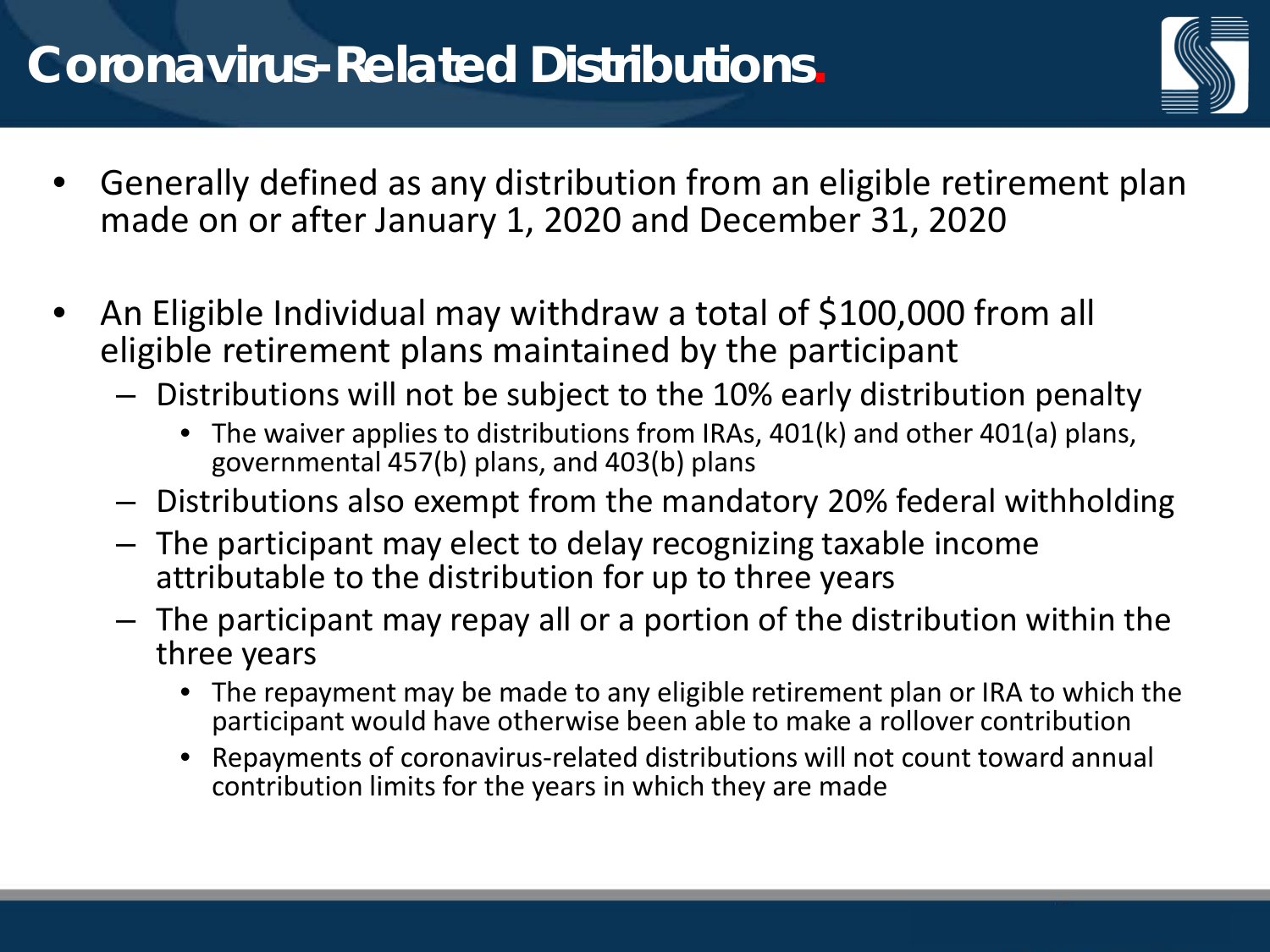#### **Plan Loans.**



- 1. The maximum loan amount for qualified loans is increased up to \$100,000 or 100% of the vested balance (from \$50,000 or 50% of the vested account balance) per the election of the Sponsor. This increase applies to loans taken for a period of 180 days after date of enactment.
- 2. A participant who has an outstanding loan balance on or after the date of enactment, and loan payments due from date of enactment through December 31, 2020, can delay payments until the start of 2021.
	- Interest continues to accrue regardless of whether repayments are being made
	- If a participant elects to defer loan repayments, the outstanding balance of the loan should be re-amortized once payments resume
	- The five-year loan term can be extended to account for any period during which the participant defers repayment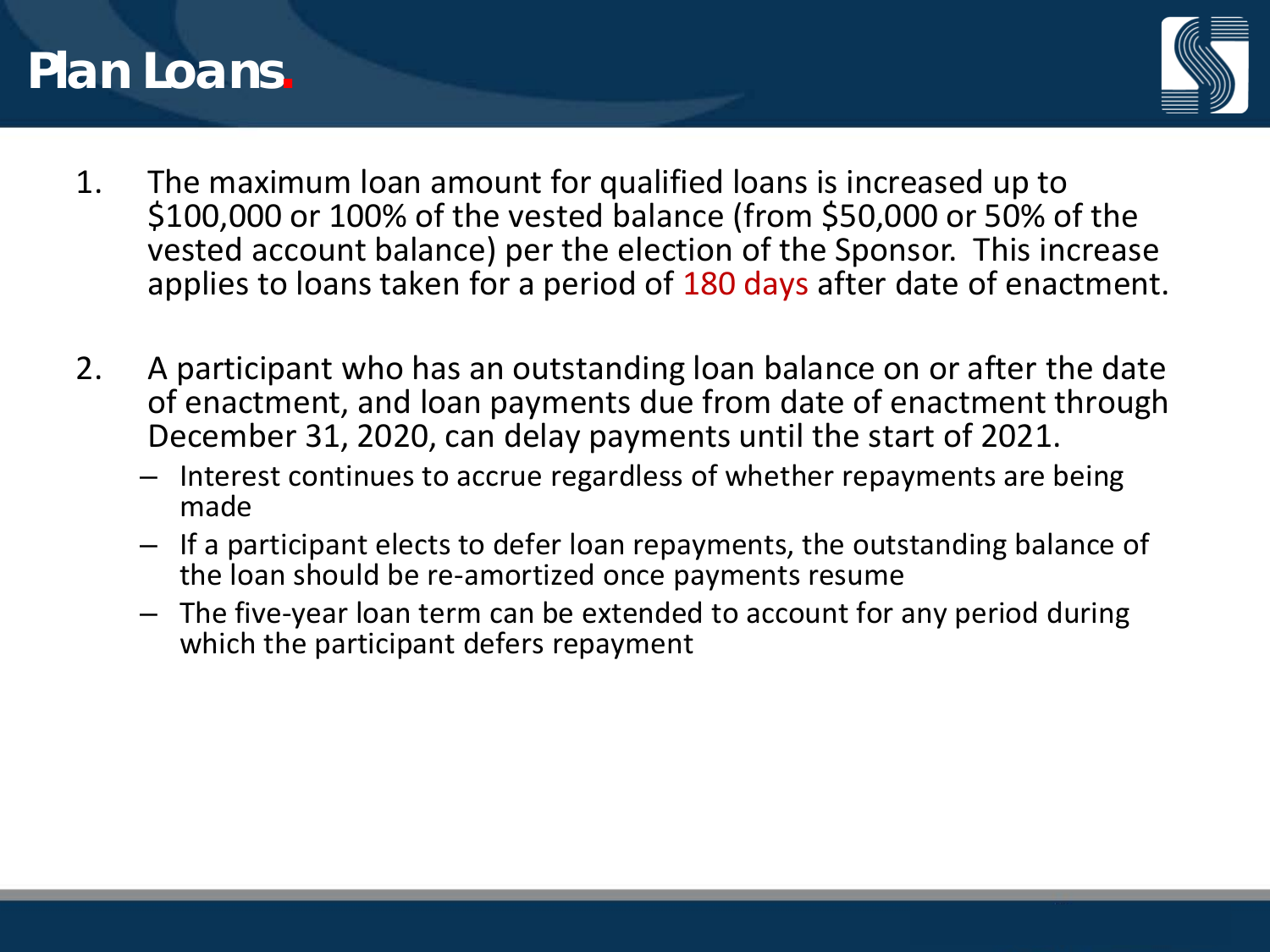

- The SECURE Act increased the age to 72 from 70  $\frac{1}{2}$
- The CARES Act allows a plan sponsor to suspend making required minimum distributions during the 2020 calendar year
	- Therefore retirees can skip their 2020 (or 2019) distribution and leave money in a defined contribution plan, such as a 401(k) or 403(b), or an individual retirement account, without penalty
		- Missing an RMD normally causes a 50% tax penalty on the amount that should have been withdrawn
		- Currently, distributions already processed cannot be undone
		- If requested, a participant can still receive the RMD in 2020
	- RMD relief does not apply to Defined Benefit Plans
- RMD's not taken in 2020 will NOT have to be made up in 2021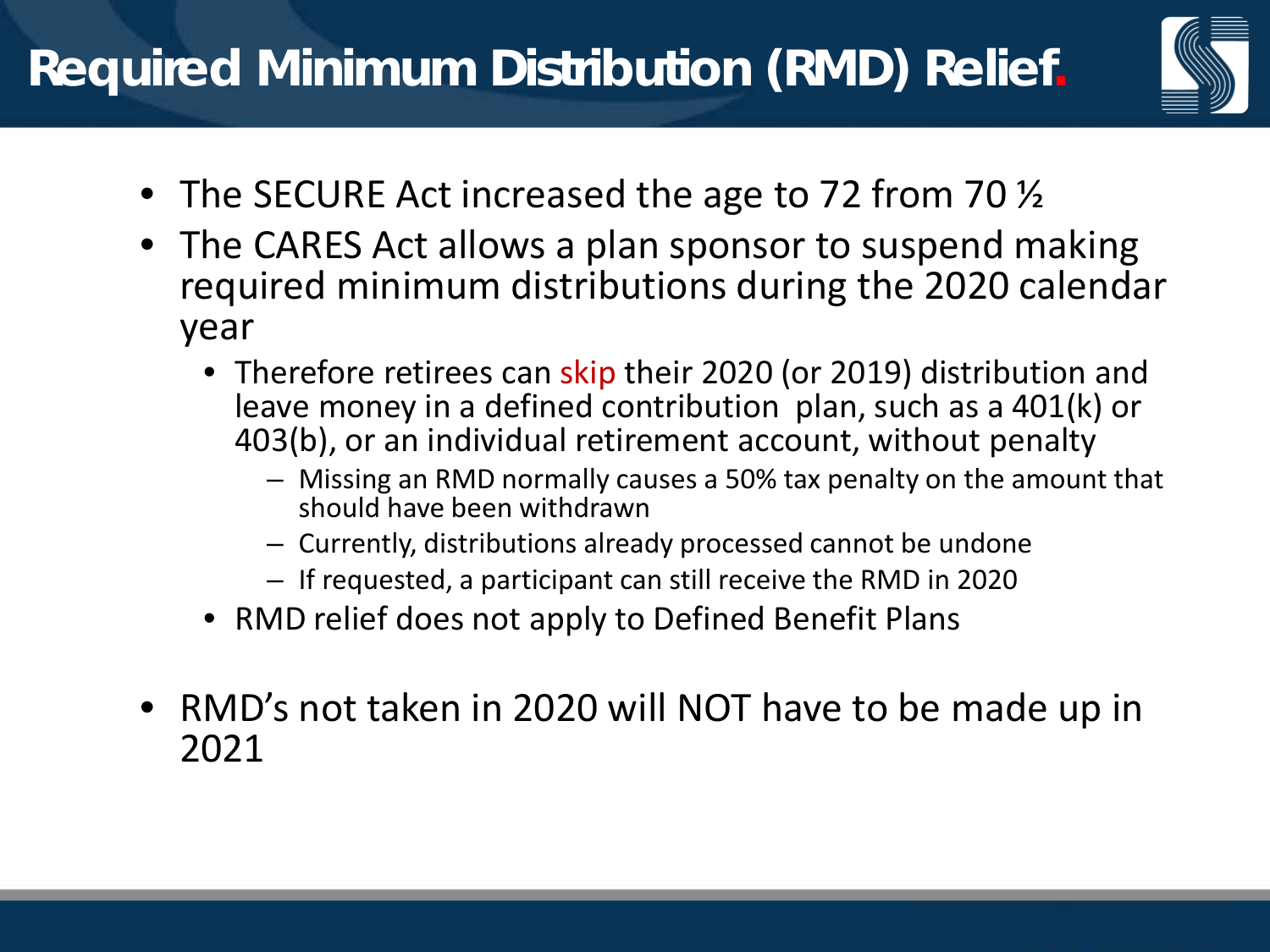#### **Plan amendments & CARES Act.**



- The Distribution and Loan changes are OPTIONAL
	- Can be implemented with respect to employer formally agreeing to amend the Plan
	- Actual amendments can be delayed
		- Amendment deadline for non-governmental plans is the last day of the 2022 plan year
		- Amendment deadline for governmental plans is the last day of the 2024 plan year
	- The Treasury Department has the authority to extend these deadlines
- Contact HowardSimon Administration to discuss implementation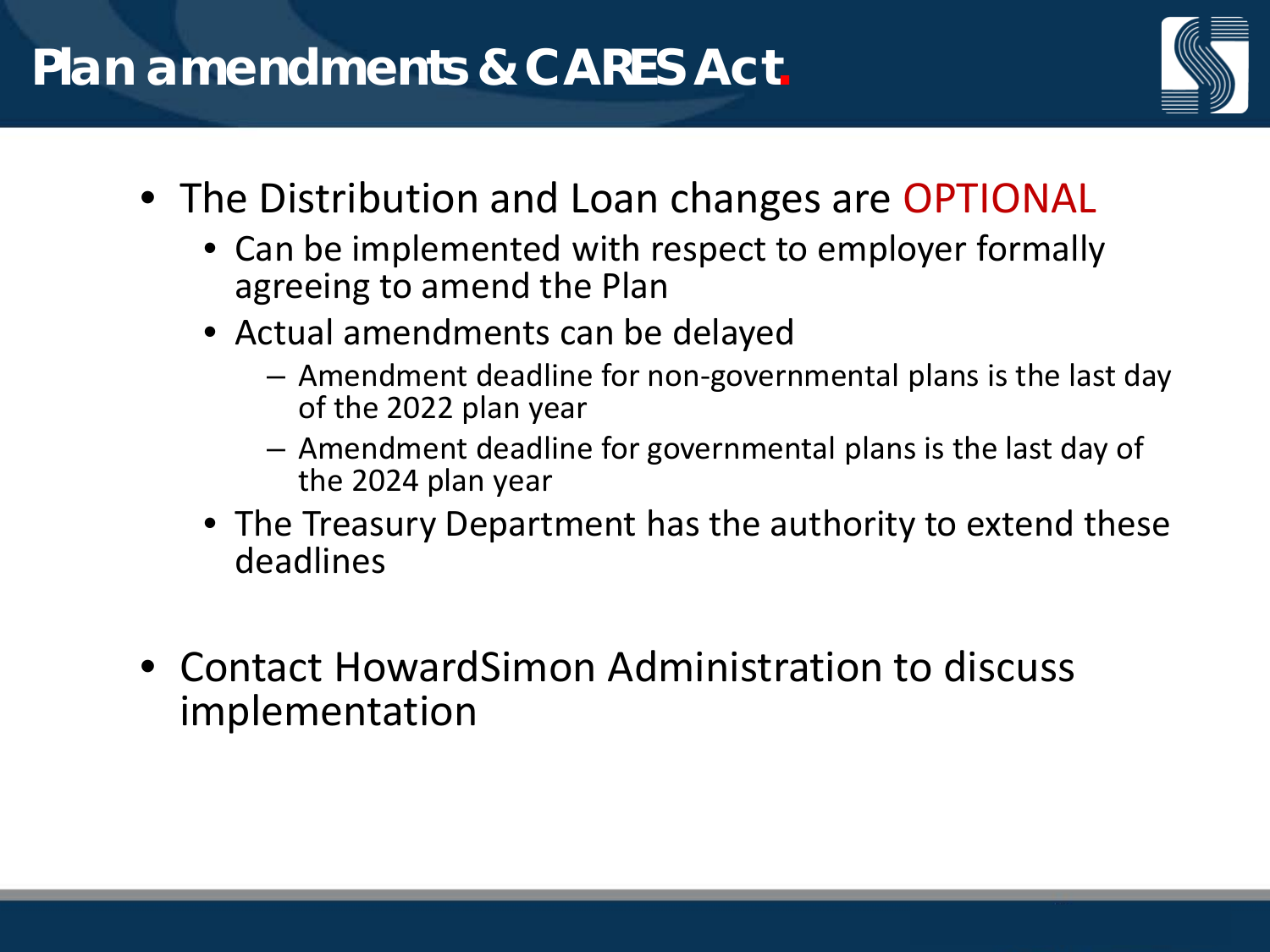## **Employer Contributions.**



- No guidance in the CARES Act related to reducing or suspending employer contributions, therefore the current rules apply
	- 1. Safe Harbor contribution
		- 30-day participant notification required if Safe Harbor notice includes mid-year reduction or suspension language
		- Sponsor is operating at an economic loss for the Plan Year
		- Plan becomes subject to ADP/ACP nondiscrimination tests
		- Fund contribution through the effective date of the amendment
	- 2. Non-discretionary, non-safe harbor contributions
		- Amend prospectively to reduce or suspend
		- Fund contribution through the effective date of the amendment
	- 3. Discretionary contributions
		- No amendment necessary however a participant communication is helpful